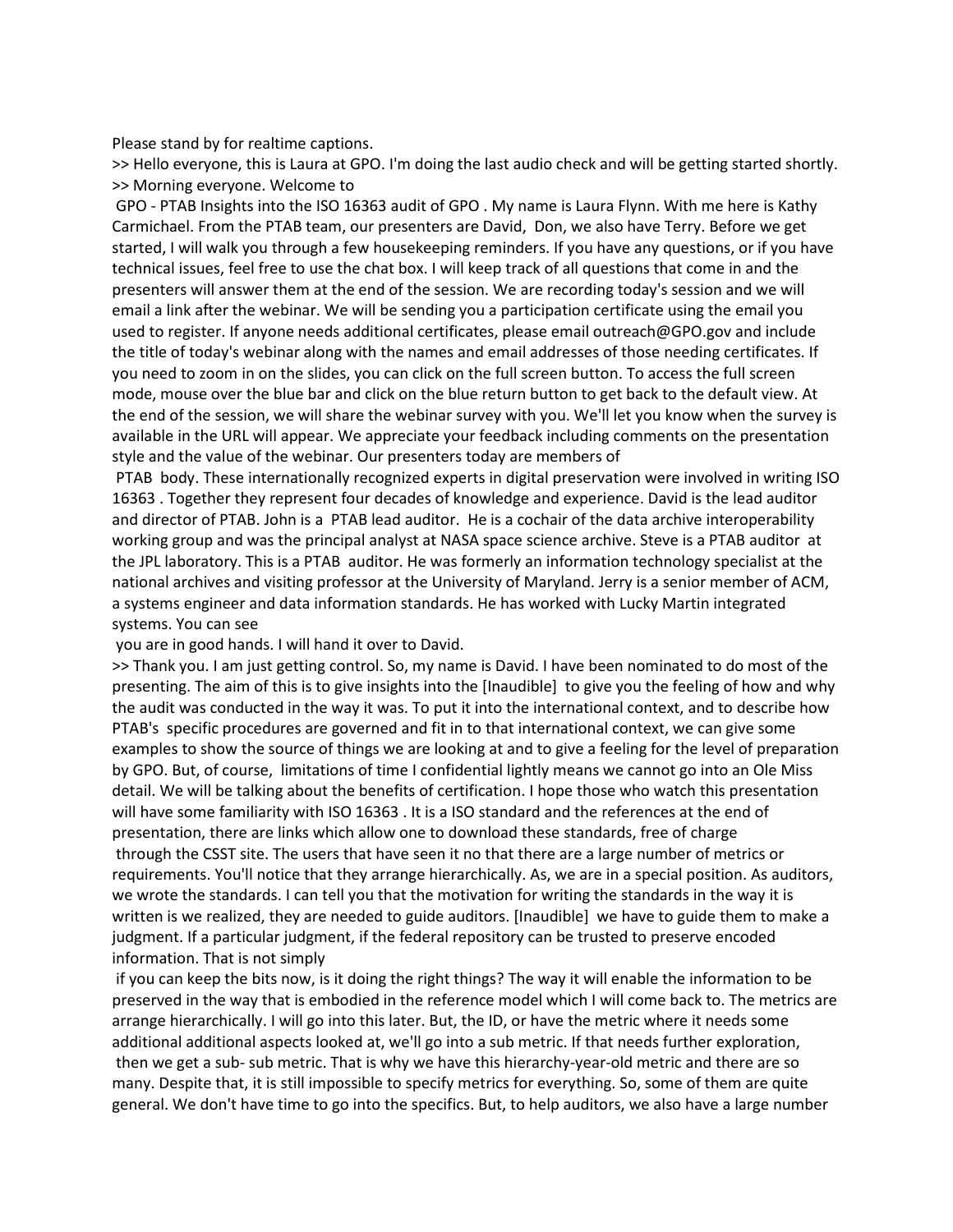of examples, and evidence can be provided. [Inaudible] these are also of help. We have had a rep as a Terry, they have confirmed this to us. They have helped the repositories doing self-evaluation either in preparation for nodded or planning a repository. I mentioned OAIS, I believe most people involved in preservation would be familiar with that. That lays out the fundamentals ideas of preservation and provides a reference model, and information model and mandatory requirements. However, that by itself, was not suitable to be the basis of the audit certification. That is why we wrote ISO 16363. By the ways, before writing 16363,

we gave the question of do we need to write the series? When we look at it, it is about the here and now where we need to look to the future, for long-term preservation. But, when we talked to ISO, we discovered whether anything else was needed, it turned out

, in fact this was a discussion with the head of the conformity assessment arm, we needed a standard requirement and the standards which have an audit process associated with him. A standard like this. These bodies provide audit and certification, [Inaudible] digital repository. If you look at that standard, you will find it is quite empty because most of the ISO standards are written by these bodies himself. ISO has two types of auditing certifications. One is called the products, for example, computer software, medical equipment and the other sort is for management systems. Clearly, when one is looking at

trustworthy repositories, it is not a project although it does use pieces of software. It is the whole organization and falls under the heading of management systems. What [Inaudible] does is it provides additional requirements specific to the auditing of repositories.

>> One of the things that an audit looks for, I will introduce definitions here. I will keep mentioning conformity these. ISO distinguishes between what are called major nonconformities. That is something that is threatening to, in ISO terminology, affects the capability of the management systems to achieve the intended results. In our case, it would be major nonconformity

. It would affect the ability of the repository to preserve. There are minor nonconformities which are not quite so serious. But, there's still nonconformities. So, during an audit, what you would expect, a reasonable requirement, a major nonconformity must be addressed quickly. ISO specifies being within six months. And, there is a process where were -- there is a root cause analysis. Is it a lot of related things? Is it systemic? Is there a plan for corrective actions? Those have to be defined by the audit. And then there is verification that the nonconformity has been fixed. The evidence has been provided. Again, provided to the auditors. Finding nonconformities that are not so urgent, there should be a plan that needs be implemented.

Why be certified? Well, the last bullet there is taken from a GPO document and it says certification under ISO 16363 demonstrates every forces GPO's commitment to its mission to ensure access to U.S. government information through the preservation of content in digital formats. That is a good reason for wanting to be certified. Basically, it provides proof that the repository does a good job. In those cases where there is a choice between repositories and the reason for [Inaudible] certified repository versus a noncertified repository, to instill confidence in the auditors. In upper management, for example, [Inaudible] also the upper management needs to have confidence that those in charge

are doing a good job. Of course, in general terms, the U.S. taxpayer. The money is not being wasted. These are all good reasons to certify. I M going to talk about the ISO audit process. There are many audit processes. In a sense, anybody can set up and say, come to me, I will do your audit. So, some of these are local, some are international. What is special about ISO audits? Well, I think, for me, I believe for many, it is the fact that ISO audits are [Inaudible] and it affected by audits whether it is food, medical, automobile safety, airplane design. I mentioned ISO 27,000, information security. The ubiquitous ISO 9000. You see these things found everywhere. So there seems to be a good thing to do.

[Inaudible] I mean, the ISO audit, certification, the aim is to, overall, to underpin international trade in services and goods. While ensuring that there is a uniformity across, basically the world. The aim is to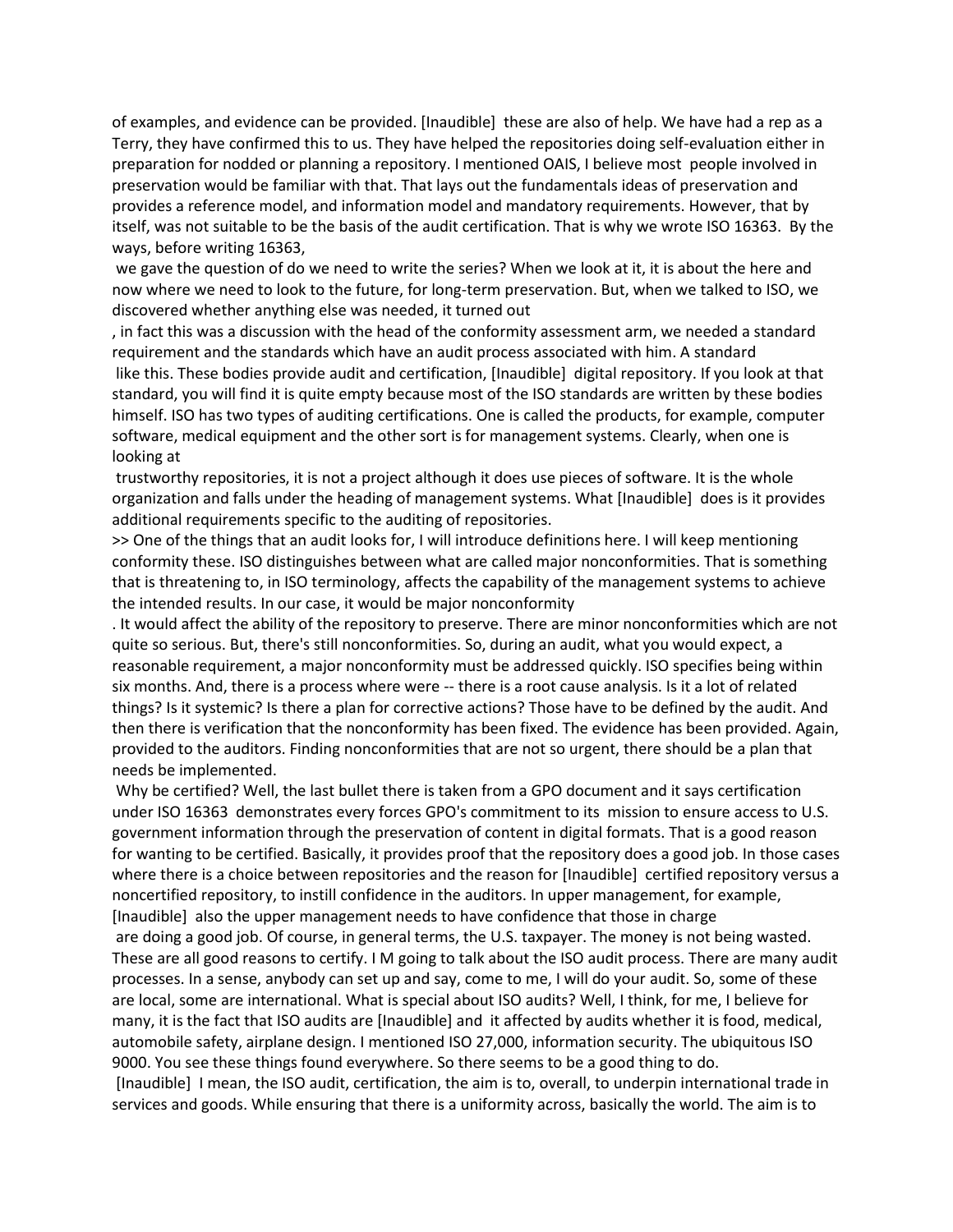inspire confidence that if you have a service [Inaudible] then, that is comparable to somewhere else. The audits have to be done showing impartiality. Of course, the auditors have to be competent. The audit has to be carried out with responsibility, as be open. It has to respect the confidentiality of the information in the repository. Equally, if things go wrong, the audit body has to be responsible for complaints. Of course, since the audit cannot look at absolutely everything, a risk based approach has to be taken. What we do is we follow a standard maintained by 12701. That is the tried and tested rulebook that governs audits in so many activities which affect the lives of many countries and many organizations. The process, part of it is to [Inaudible] and recertification audits. ISO standard [Inaudible] is a repository. The international context is [Inaudible] so, here is GPO. It is being evaluated according to the metrics required in ISO 16363 . PTAB is the basis for the audit. In the sense that PTAB is allowed to do that but, PTAB is a certification body and it is evaluated according to 16919 and [Event Concluded] so, who evaluates PTAB or any other certification bodies? In every country, there are what is called national accreditation bodies. The U.S. is actually a international accreditation body I think. In the UK, the UK certification service, India and Italy, every country has its own accreditation body. And, they appoint assessors to help decide whether to accredit

the certification body, in our case [Inaudible] . Who says

that the bodies across the world are comparable? Well, the accreditation body is evaluated according to public standards, [Inaudible] that we have accreditation bodies in different countries. They are all doing roughly the same thing. There are regional [Inaudible] there is the international designation Federation that has its own technical capabilities. There is a standard that these accreditation bodies adhere to . And, something that took me a little while to fully understand is that, potentially, any organization at every level, is evaluated every year. That sounds amazing but, as you go up levels, then there are fewer of these things that need evaluating and so it is not an infinite number of evaluations. It has worked for many, many years and now with the [Inaudible] this is the system that ensures pretty much uniformity around the world in all these different areas for which there are ISO certifications and how ISO 16363 [Inaudible] repositories. So, who audits? I explained the international context. I didn't say what is in 16905, it has a list of competencies. These are things that one can essentially use as a checklist, does the auditor, does this auditor have this confidence and this confidence

? Is quite a detailed list. There is a very close correspondence between [Inaudible]

>> It is using the tried and tested procedures. An audit organization has to have many, many processes documented and of course, they are governed or led by [Inaudible] but specific to processes for additional repositories. Of course, all of this, PTAB, we are assessed annually.

>> The audit body. That does various things. First of all, of course, it has to determine whether it is able to perform the audit. Does it have the right auditors available? The availability, it could be languages, it could be expertise in particular legal systems, it could also be [Inaudible] so, that is judge on the basis of the application and the initial iterations between repository that is asking for an audit and the audit body. And, if it is excusable, the audit body comes forward with a program. This is really very important. There are two stages. The first stage is up side. It can be on-site. It is a review of documentation and evidence. The gain here is that, just think about it. If one went to a repository and did an on-site review, then all sorts of things like [Inaudible] and that makes life difficult and very expensive. What stage one is therefore is to allow the auditors to identify areas of concern. These are things which would be classified or could be classified as unconformities during an on-site visit. The time to do a repository to address these areas of concern. In fact, there is no time limit specified to [Inaudible] addressees things. Then the on-site review, it is very brief and very well organized, in order to ensure, in order to basically to keep costs down and make sure that different audit organizations won't be [Inaudible] plenty of time to basically fix most things and then stage II

, ideally finds very few nonconformities. If they are found, the repository can resolve the issues [Inaudible] there is an audit team that looks of the document Tatian. But, they do not actually make the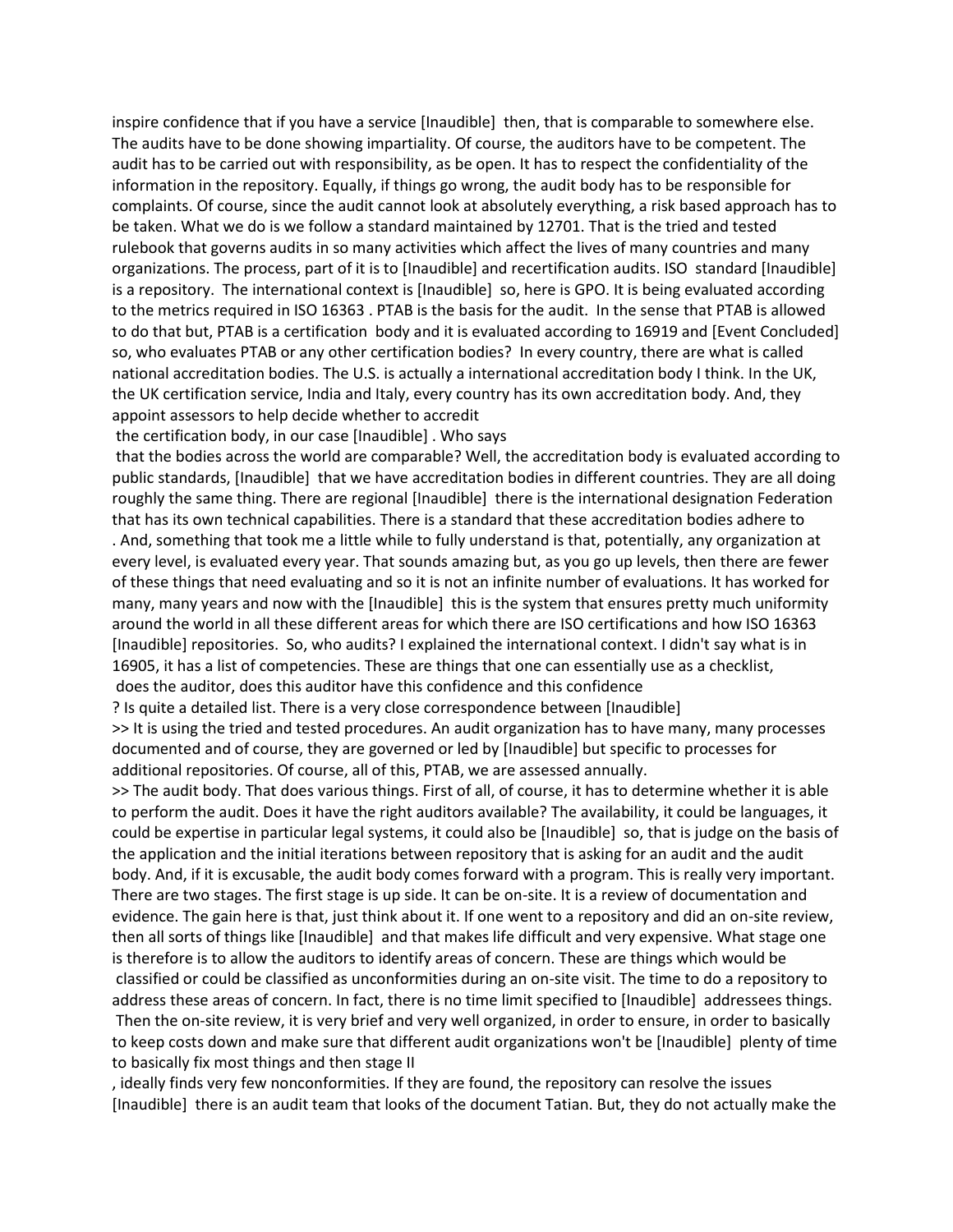audit [Inaudible] that is led by a separate committee. The reason that is done is to limit the amount of familiarity

, influence that might be built up between the on-site auditors. It is a wall between gathering the evidence and making judgments about certification. Those are the stages. As I mentioned, there is certification and an annual surveillance audit in the final 2 years and then [Inaudible] . Not necessarily looking at everything and then [Inaudible]

>> So, this is a PTAB process and starts with the interaction between repository activities in lieu of the PTAB 's activities. Once the application is made, PTAB decides that they will undertake the audit and they begin stage I. The repository completes, it gathers evidence and evaluates. PTAB looks at these things, evaluates them . It identifies errors and hopefully as time [Inaudible]

>> Page 2 is where we have made the [Inaudible] it is very short. And, it gathers evidence in a report to the certification committee. The repository has [Inaudible] a limited time. And, when it is resolved, the certification committee makes its decision and [Inaudible] repository can PTAB puts the appropriate information on its website. To maintain certification, [Inaudible] that is our process. Each of these things, these documents that have guided 17201, they specialize in [Inaudible] I have mentioned stage one, identifying areas of concern, but, there is also an opportunity for other things, that is for the audit to understand the system on standard repositories and the standard processes [Inaudible] prepare for the on-site [Inaudible] it provides a focus for a step-based audit to make sure it is carried out efficiently. >> Some of the points gathered in the GPO represents the [Inaudible] many tens of terabytes. These figures are out of date. I guess they have gotten bigger. It allows 1 million archival information packages every month. And, a staff of 40 which is quite [Inaudible] as part of the preparation for stage I, the GPO collected detail [Inaudible] just look at the amounts of documents that we have. There are quite a lot of duplicates because one document [Inaudible] just the real figures are megabytes of documents in 900 files and of course, [Inaudible] that is a lot of documentation. Most of these things are documented, GPO, I believe has, in any case, i don't know what they've done, they've collected them together. There are smaller portions of documents which were created especially for audit. We use these, we ask questions like are the [Inaudible] accurate? Do they adequately support the understandability? It depends on the definition of the physical [Inaudible] . Are the integrity checks and backups adequate? I mean, are the backups sufficiently powerful in the repository? You think about fires, meteorite hits, it is a matter of judgment. So, [Inaudible] after was updated. Then it was agreed that stage II, the on-site audit was [Inaudible]

>> The idea is to assess information about all the metrics and in many ways it is , some of the important ways are interviews with staff. They know what they are doing. Observing processes, looking at software. Looking at the system and how things change as the integration comes in beside these [Inaudible] and so forth. And review any additional documents such as computer logs, error logs and so forth. Things which we didn't have the opportunity to look at in stage I. Or, we didn't look at a large number in stage I. Once [Inaudible] specifies it is part of details that is about how the audit of the on-site [Inaudible] the on-site team is its recommendation. Although of course, that team did not [Inaudible] towards certification. I should point out that, as part of our own evaluation, in a sense, we have normally two auditors for two days, it can be a little longer. We actually have two additional auditors as part of their evaluation. So, we have four people there and it made life a little easier. Just to give you a flavor, they wanted you to [Inaudible] look at what we found out from stage I as an opportunity for a much more detailed [Inaudible] proper processes and we break into teams looking at different aspects of ISO 16363. By the way is, this is [Inaudible] where we approved [Inaudible] to make sure we are conducting the audit in a time efficient manner. At the end of the day,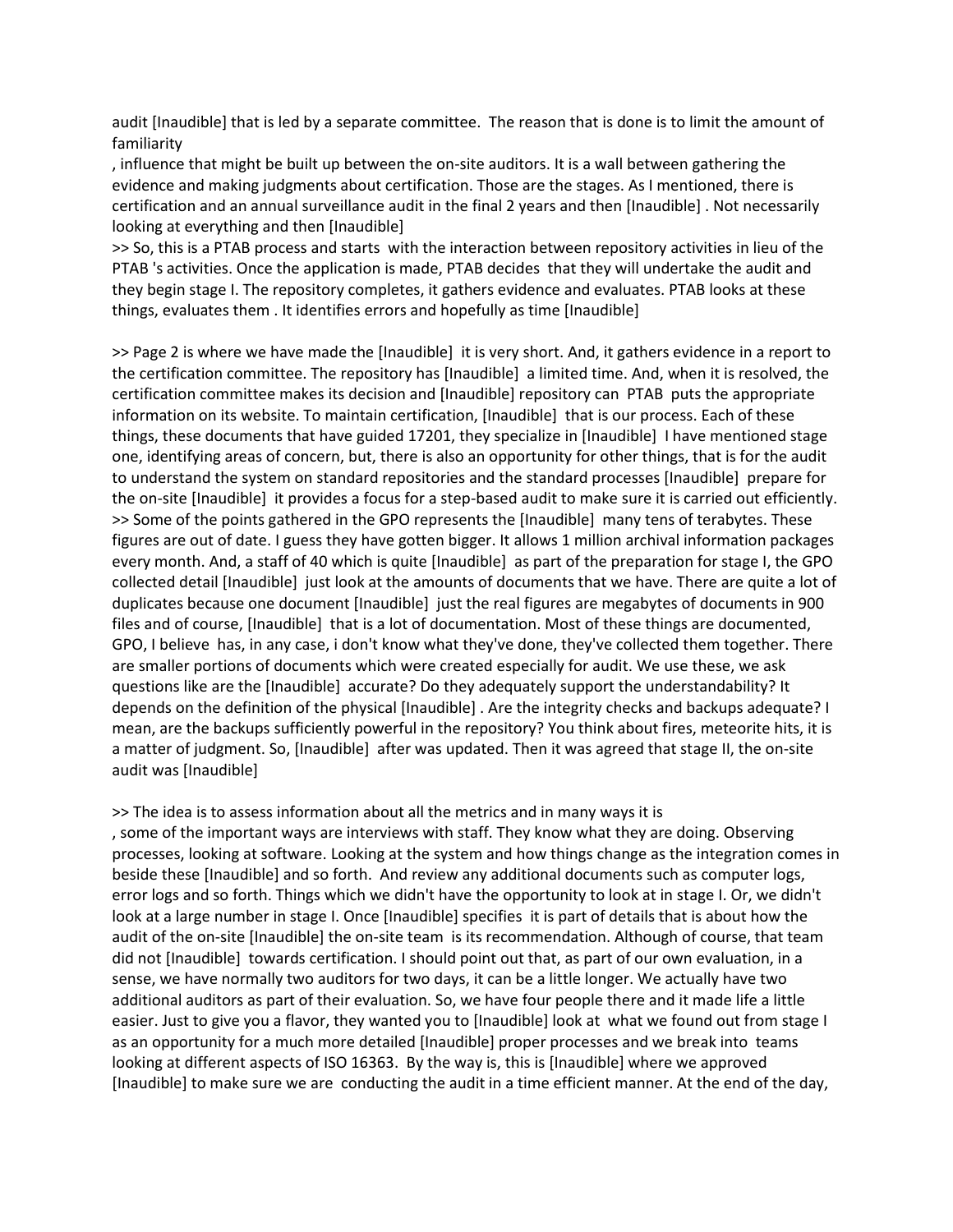we give feedback. We give this to GPO. We continue to produce , in this case, there is an additional backup site which

one team traveled to to undertake some specific [Inaudible] about the technical infrastructure, the risk management. In the meantime, team one was at GPO to look at [Inaudible] and then we came back with for did the [Inaudible] and an internal meeting to finalize the report to the GPO staff and the closing meeting. Again,

a number of things would have to be following 12701. This insurance transparency and to give, in the end, the auditors recommendations for certification. To give brief examples, we looked at software, we looked [Inaudible] staff and looked at the software, certification, the [Inaudible] risk register but that [Inaudible] GPO staff are extremely proficient with that. We looked at single points of failure including people. There is a very skilled set of people here

. It is impossible for somebody

to fall under, in the UK it is the proverbial bus. But, as it turns out, the GPO staff had strength in depth. Of course, we looked at further details about information and so forth.

[Inaudible] has to cover a number of issues. The aim is to provide accurate services and a clear record of the audit that performs the basis of the surgery rotation made.

>> In a sense, I'm sorry to say despite our best efforts, [Inaudible] I think we were surprised . But, we kept the auditors kept looking and the staff kept coming back with

[Inaudible] it was a nonconformity but that does not mean the GPO system is perfect. Nor, can you preserve anything and everything. We know that we dressed all the metrics that we cannot look at every single thing in the repository. We did focus on

certain aspects guided by the documentation. And, by the interaction during the stage II. And, on this basis we judged that the repository would achieve its aim as [Inaudible] and there were no major nonconformities and [Inaudible] no minor nonconformities either. But, one of the aims of the I also audit is continuous improvement. The auditors have a responsibility to consider there are recommendations to make. So, we did talk about, that we continue and those who produce and deposit the information [Inaudible] standard buys of the information package. We recognize there are many different software packages involved. They need to be monitored carefully and of course, things change. So, we recommend that GPO should consider that pairing a new publishing paradigm where most of the data and information is in the form of PDF's and documents by, in the next few years, one might expect more complex forms

to be produced. And require preservation. With audits we looked at those areas that were done so closely. Of course, things changed. Over the years, many things have changed. Systems, people, organizations, procedures, hardware. All of those have changed. And, they need to be considered in the audit. So the certification decisions, that was the cost of the certification because [Inaudible] to complete the picture, the certification committee have been isolated on the details of the audit and documentation. What was provided was [Inaudible] if additional evidence was required to be looked at by the certification committee, that was provided and of course we, the audit team had to confirm that the objectives have been achieved. And, we followed our own procedures

. The procedures of 17201. And all of that was found to be [Inaudible]

>> The certification was awarded. I was thinking about the time scale. It took months to realistically, to view the documents in stage I. The stage II [Inaudible] , early in December. About three weeks elapsed before the certification decisions were made. There were quite a lot of discussion over the certification committee and the audit team members. Then, we sent it to GPO [Inaudible] is proudly displayed. And then, of course, anybody can print a certificate. In order to confirm certification, we record a website that the certification was valid and, provides additional details that is on a specific event. So, in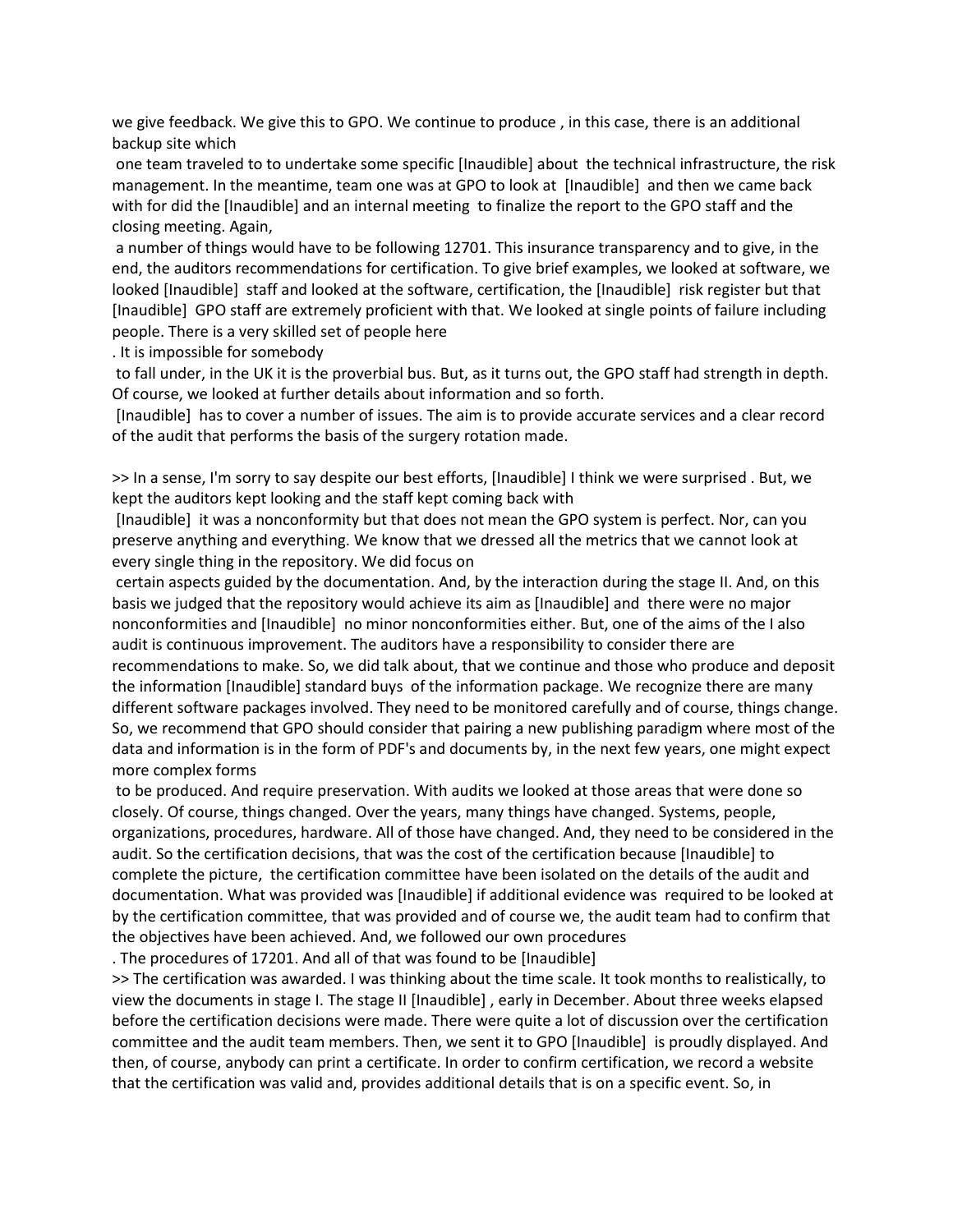summary, the line of processes that PTAB has been accredited as a certification body [Inaudible] to do that, the procedures and the personnel have to be consistent with specifications in [Inaudible]

>> GPO decided to apply for certification. They prepared their evidence to present to stage I and I think it is safe to say that the repository was found to be well designed and the staff was extremely knowledgeable. There were no major nonconformities which was extremely important. Certification was awarded. And, I think that that fulfills the aims of GPO when they began this process and of course, to be maintained

, this has to be followed by [Inaudible] . As I mentioned at the beginning, here are some links to the documents that can be downloaded and of course, the GPO certification can be checked. I haven't over and run? Are there any questions? Thank you very much, David. That was a helpful presentation. So, I haven't seen any questions come in yet. We have plenty of time. If you have any questions, please chat them into the chat box and the presenters can answer them for you.

>> We will be emailing everybody copies of the slides I mentioned and the recorded webinar will be up on the website.

>> We have a question from Scott. Are the follow-up audits done on site or off?

>> It would have to follow the 17201 procedures. So, stage I essentially is off-site and stage II is on-site. Of course, having looked at the initial certifications, there was a vast number of documents. We perhaps would just expect to see documents and so forth. And, the on-site one would be a little bit shorter than the conditional certification. Does that answer the question?

>> So, any other questions? We also have Jessica and David from GPO if you have any questions. >> It looks like everything will was well exchanged. I'm not seeing any more questions. Stick around for a minute or two. Will send out a link to the webinar satisfaction survey. If you could complete the survey for us, that would be very helpful. If any questions occur to you, please chat them in. Here is the link to the survey. We want to say thank you to everybody associated with PTAB for all of your work with us on this whole process.

>> I think I can speak for the others, it is been a real pleasure. This is turned out to be a very professional team. By the ways, I should, Bruce has reminded me that one of the points made, thinking about subsequent audits, is recommendations of our assessors [Inaudible] the audit team, has changed about. Clearly, it is the same people and they go back to the same repositories, time and time again. And, an issue of over familiarization. So, many aspects of the procedures which ensure that the audits are conducted in their correct way.

>> We do have another question. What is been the reaction to certification within GPO? >> This is Jessica. I would say that, in some ways, on a very positive note, this is been something the entire institution of GPO has been really heavily involved in and really interested in. I think that we had a pretty high level of confidence going in to be a success. So, on a positive note, I think the certification, mostly served to reassert some of our own confidence as strange as that sounds. But, as those who are in the FDL are aware, we have had several upper management level changes at the administrative level since the change of executive administration with the U.S. government. It has been an important education piece, trying to bring people into the fold about what their certification is about. >> Well good. I don't see any more questions. We will go ahead and finish up. Oh wait, hang on. A comment from Cindy. Appreciate the presentation was made. This helps with the understanding of their certification process and why GPO wanted to do it.

## >> Thank you. Thank you very much.

>> All right. Thank you everybody. That completes the webinar for today. You'll get the recording in the slides. Thank you for taking the time and we will see you at the next webinar.